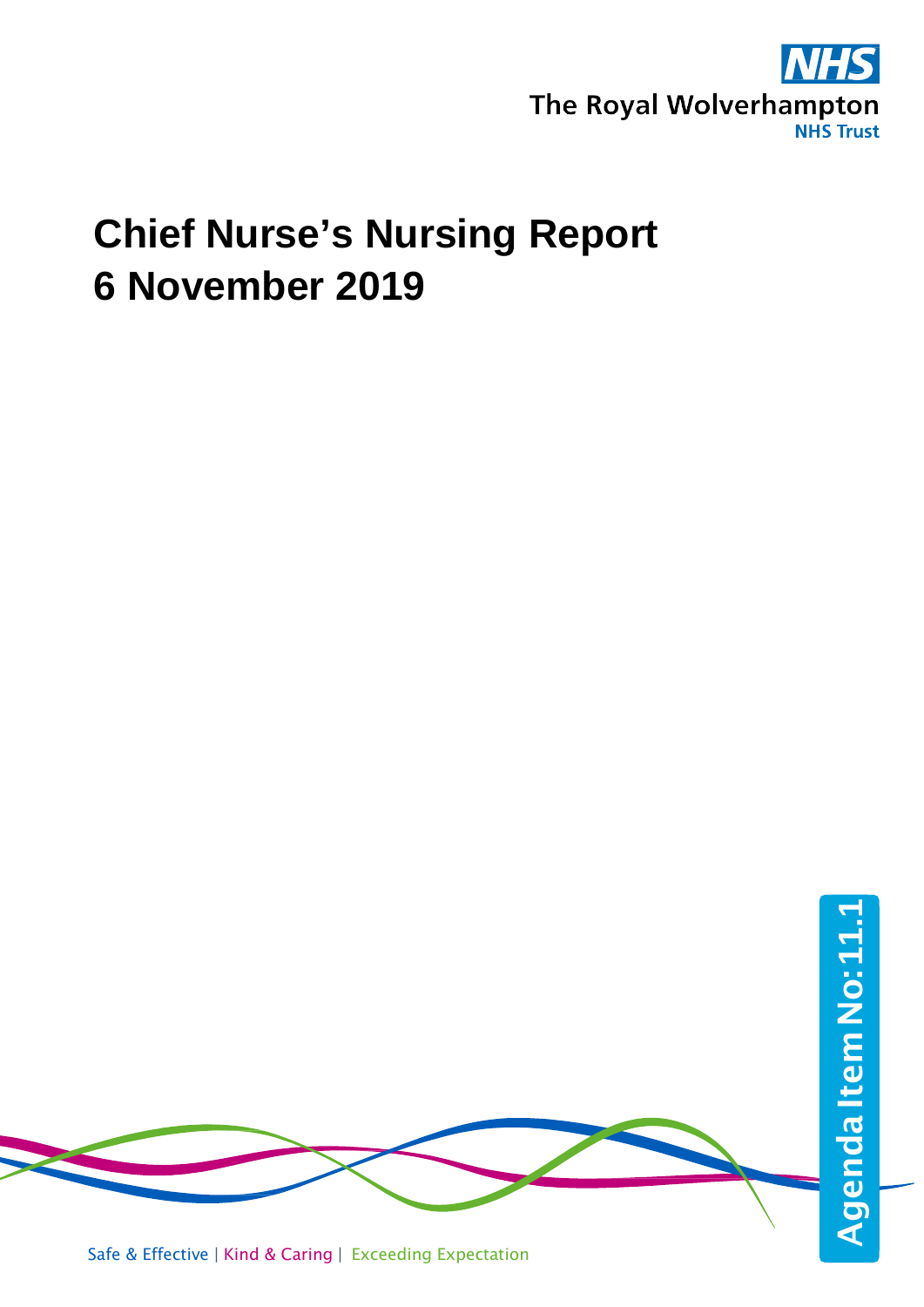**NHS** The Royal Wolverhampton

|                                                                | <b>Trust Board Report</b>                                                                                                                                                                                                                                                                                                                                                                                                                                                                                                                                                                                                                                                                                                                                                                                                                                                                                                                                                                                                                                                                                                                                                                                                                                                                                                                                                                                                                                                                                              |
|----------------------------------------------------------------|------------------------------------------------------------------------------------------------------------------------------------------------------------------------------------------------------------------------------------------------------------------------------------------------------------------------------------------------------------------------------------------------------------------------------------------------------------------------------------------------------------------------------------------------------------------------------------------------------------------------------------------------------------------------------------------------------------------------------------------------------------------------------------------------------------------------------------------------------------------------------------------------------------------------------------------------------------------------------------------------------------------------------------------------------------------------------------------------------------------------------------------------------------------------------------------------------------------------------------------------------------------------------------------------------------------------------------------------------------------------------------------------------------------------------------------------------------------------------------------------------------------------|
| <b>Meeting Date:</b>                                           | 6 <sup>th</sup> November 2019                                                                                                                                                                                                                                                                                                                                                                                                                                                                                                                                                                                                                                                                                                                                                                                                                                                                                                                                                                                                                                                                                                                                                                                                                                                                                                                                                                                                                                                                                          |
| Title:<br><b>Executive</b>                                     | <b>Chief Nursing Officer Report</b><br>Comprising:<br>Right staff, right place, right time, Nurse Education Faculty, excellence in<br>care, patient experience, communication and research.<br>Key updates in this report include:                                                                                                                                                                                                                                                                                                                                                                                                                                                                                                                                                                                                                                                                                                                                                                                                                                                                                                                                                                                                                                                                                                                                                                                                                                                                                     |
| <b>Summary:</b>                                                | 119 offers have been made for the nursing clinical fellowship<br>programme. 73 have or are awaiting their NMC decision letters and<br>15 are in post.<br>In September and October 2019, overall 69 nurses attended the Trust<br>$\bullet$<br>induction. In addition, 6 midwives, 5 specialist and research nurses<br>and 17 Healthcare Assistants had also attended the Trust induction.<br>There was a decrease in the total registered nurse/ midwife<br>$\bullet$<br>vacancies from 219.51 to 202.2 wte in September, with 86.05 wte<br>(71.05 allocated and 15.0 unallocated) registered nurse/midwife<br>planned to commence in October 2019.<br>The number of unregistered staff vacancies has not significantly<br>$\bullet$<br>changed in month, however 20 wte new starters are planned for<br>October 2019 and recruitment is going.<br>The number of other vacancies has increased in month from 5.85 to<br>$\bullet$<br>15.0 wte and further work is ongoing with directorates, finance and<br>HR to understand and address this increase.<br>In September 2019, the Trust won a Nursing Times Award for Best<br>$\bullet$<br>Workplace Learning and Development - over 1,500 Nursing Staff.<br>The Nursing System Framework completed milestone 4. Twenty-six<br>$\bullet$<br>out of thirty work streams had key objectives of which eighteen of<br>these objectives have been fully met.<br>Falls, MRSA, C. difficile and pressure ulcers are reduced.<br>Complaints have risen to 19 from 14 in August. |
| <b>Action</b><br><b>Requested:</b>                             | Receive and note.                                                                                                                                                                                                                                                                                                                                                                                                                                                                                                                                                                                                                                                                                                                                                                                                                                                                                                                                                                                                                                                                                                                                                                                                                                                                                                                                                                                                                                                                                                      |
| For the attention<br>of the Board                              | As below                                                                                                                                                                                                                                                                                                                                                                                                                                                                                                                                                                                                                                                                                                                                                                                                                                                                                                                                                                                                                                                                                                                                                                                                                                                                                                                                                                                                                                                                                                               |
| <b>Assure</b>                                                  | Reducing nursing staff vacancies and focusing on improving their<br>$\bullet$<br>retention remains one of the key priorities.<br>There has been a reduction in falls (for the $6th$ consecutive month) and<br>$\bullet$<br>pressure ulcers.                                                                                                                                                                                                                                                                                                                                                                                                                                                                                                                                                                                                                                                                                                                                                                                                                                                                                                                                                                                                                                                                                                                                                                                                                                                                            |
| <b>Advise</b>                                                  | Focused efforts have continued to recruit and retain the nursing,<br>$\bullet$<br>midwifery and health visiting workforce at the Trust. Please see more<br>details in the summary above and main body of the report.                                                                                                                                                                                                                                                                                                                                                                                                                                                                                                                                                                                                                                                                                                                                                                                                                                                                                                                                                                                                                                                                                                                                                                                                                                                                                                   |
| <b>Alert</b>                                                   | In September 2019 there were 26 RN/RM and 17 unregistered staff<br>$\bullet$<br>leavers, which represent a decrease on the RN/RM leavers and an<br>increase on the unregistered staff leavers when compared with August's<br>data.                                                                                                                                                                                                                                                                                                                                                                                                                                                                                                                                                                                                                                                                                                                                                                                                                                                                                                                                                                                                                                                                                                                                                                                                                                                                                     |
| <b>Author + Contact</b><br><b>Details:</b>                     | Martina Morris and Vanessa Whatley - Deputy Chief Nurses<br>Tel 01902 695859 or 01902 695968<br>Email Martina. Morris@nhs.net and Vanessa.whatley@nhs.net                                                                                                                                                                                                                                                                                                                                                                                                                                                                                                                                                                                                                                                                                                                                                                                                                                                                                                                                                                                                                                                                                                                                                                                                                                                                                                                                                              |
| <b>Links to Trust</b><br><b>Strategic</b><br><b>Objectives</b> | 1. Create a culture of compassion, safety and quality<br>2. Proactively seek opportunities to develop our services<br>3. To have an effective and well integrated local health and care system that                                                                                                                                                                                                                                                                                                                                                                                                                                                                                                                                                                                                                                                                                                                                                                                                                                                                                                                                                                                                                                                                                                                                                                                                                                                                                                                    |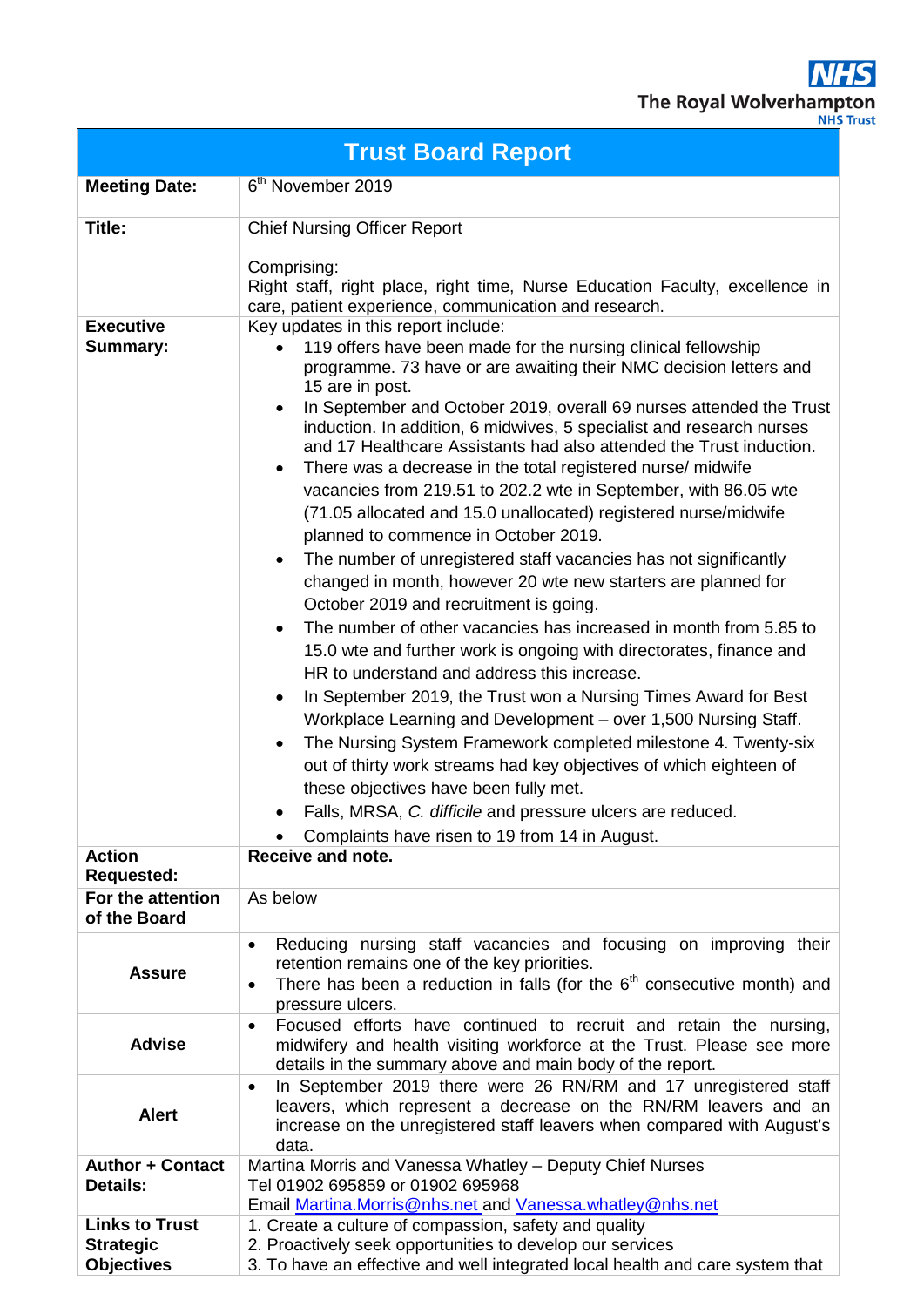|                                           | operates efficiently<br>4. Attract, retain and develop our staff, and improve employee engagement<br>5. Maintain financial health – Appropriate investment to patient services<br>6. Be in the top 25% of all key performance indicators                                                                                                                                                                                                                                                                                                                                                                                                                                                                     |
|-------------------------------------------|--------------------------------------------------------------------------------------------------------------------------------------------------------------------------------------------------------------------------------------------------------------------------------------------------------------------------------------------------------------------------------------------------------------------------------------------------------------------------------------------------------------------------------------------------------------------------------------------------------------------------------------------------------------------------------------------------------------|
| <b>Resource</b><br>Implications:          | None                                                                                                                                                                                                                                                                                                                                                                                                                                                                                                                                                                                                                                                                                                         |
| <b>Report Data</b><br><b>Caveats</b>      | This is a standard report using the previous month's data. It may be subject<br>to cleansing and revision.                                                                                                                                                                                                                                                                                                                                                                                                                                                                                                                                                                                                   |
| <b>CQC Domains</b><br><b>Equality and</b> | Safe: patients, staff and the public are protected from abuse and avoidable<br>harm.<br>Effective: care, treatment and support achieves good outcomes, helping<br>people maintain quality of life and is based on the best available evidence.<br>Caring: Staff involve and treat everyone with compassion, kindness, dignity<br>and respect.<br>Responsive: services are organised so that they meet people's needs.<br>Well-led: the leadership, management and governance of the organisation<br>make sure it's providing high-quality care that's based around individual<br>needs, that it encourages learning and innovation, and that it promotes an<br>open and fair culture.<br>No negative impact. |
| <b>Diversity Impact</b>                   |                                                                                                                                                                                                                                                                                                                                                                                                                                                                                                                                                                                                                                                                                                              |
| <b>Risks: BAF/TRR</b>                     | TRR 3644 - currently amber risk (9)                                                                                                                                                                                                                                                                                                                                                                                                                                                                                                                                                                                                                                                                          |
| <b>Risk: Appetite</b>                     | Funding has been provided to improve quality and workforce.                                                                                                                                                                                                                                                                                                                                                                                                                                                                                                                                                                                                                                                  |
| <b>Public or Private:</b>                 | Public                                                                                                                                                                                                                                                                                                                                                                                                                                                                                                                                                                                                                                                                                                       |
| <b>Other formal</b><br>bodies involved:   | QGAC<br><b>Policy Group</b><br>Senior Nursing, Midwifery and Health Visiting Strategic Group                                                                                                                                                                                                                                                                                                                                                                                                                                                                                                                                                                                                                 |
| <b>References</b>                         | Safer staffing and national quality requirements.                                                                                                                                                                                                                                                                                                                                                                                                                                                                                                                                                                                                                                                            |
| <b>NHS</b><br><b>Constitution:</b>        | In determining this matter, the Board should have regard to the Core<br>principles contained in the Constitution of:<br>High standards of excellence and professionalism<br>$\bullet$<br>Service user preferences<br>Cross community working<br>$\bullet$<br><b>Best Value</b><br>Accountability through local influence and scrutiny                                                                                                                                                                                                                                                                                                                                                                        |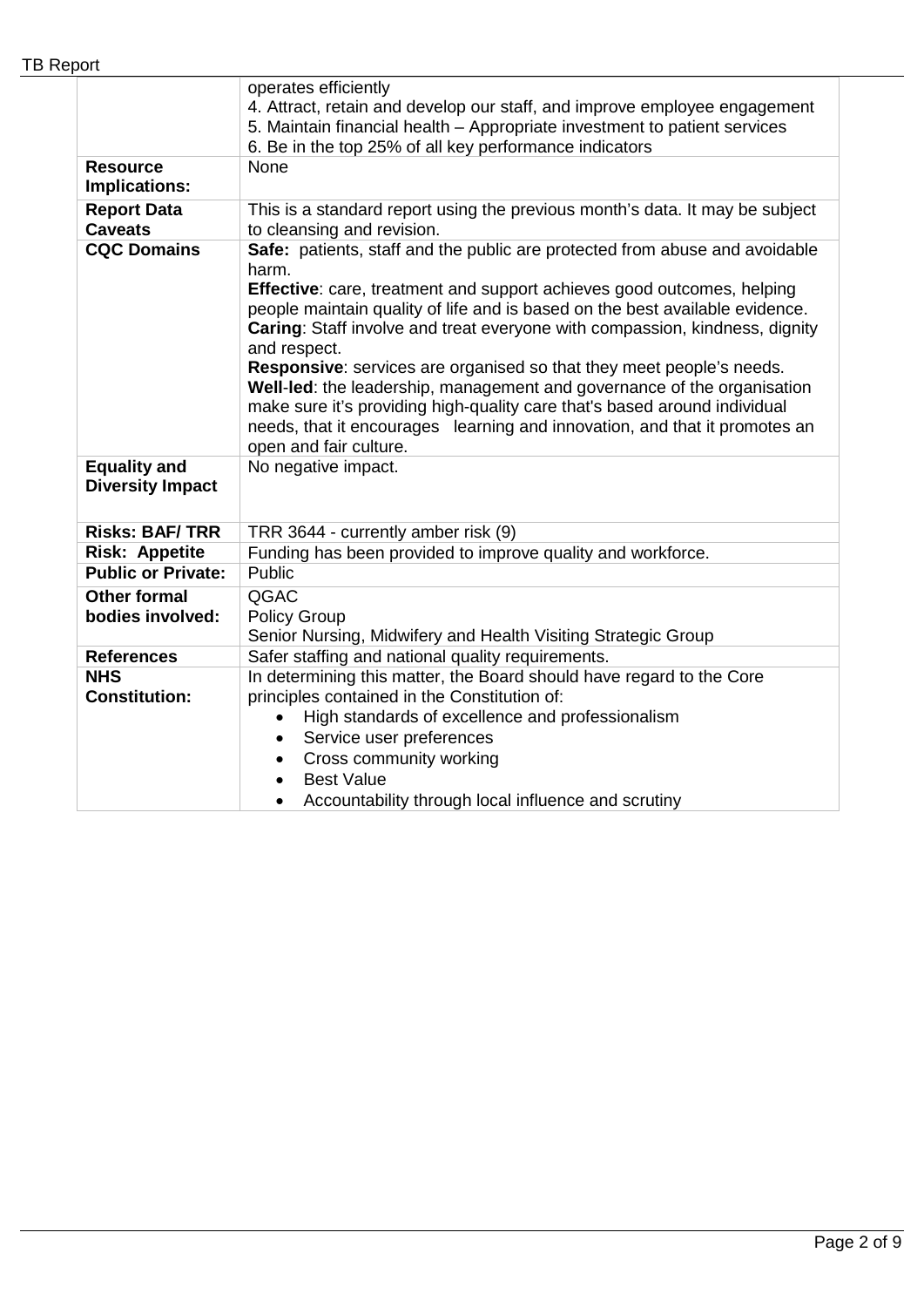#### **Report Details**

#### **Nursing Quality Dashboard**

The Nursing Quality Dashboard (Appendix 1) has been developed to provide an 'at a glance' view of ward/department/service performance with regards to structure, process and outcomes. The metrics contained within the dashboard are existing metrics that are reported on monthly and have been collated into one document to provide an overview. Appendix 1 should be referred to see areas included in the dashboard. Key points from this month's report are highlighted below.

| Key points from September 2019 Dashboard                  | <b>Action/Mitigation</b>                                                                                                                                                                                                                          |
|-----------------------------------------------------------|---------------------------------------------------------------------------------------------------------------------------------------------------------------------------------------------------------------------------------------------------|
| Mandatory training has remained static                    |                                                                                                                                                                                                                                                   |
| Late observations continues to be challenging at<br>23.4% | An action plan is being developed by Division 1<br>and 2. 3 wards do particularly well and other<br>areas are learning from them.                                                                                                                 |
| A further fall in FFT response rates in this group,       | In the broader trust data there is less variation,<br>however a range of actions is<br>being<br>undertaken aimed at increasing uptake by the<br>patient Experience Team including targeted<br>support for areas with lowest rates of<br>response. |
| A reduction in pressure ulcers                            | Further action is being taken in community<br>acquired PU.                                                                                                                                                                                        |
| A further drop in falls numbers                           | A number of CQI projects have reduced falls<br>further.                                                                                                                                                                                           |
| Clostridium difficile and MRSA are reduced                | Actions are in place and monitored following a<br>previous re in both organisms.                                                                                                                                                                  |
| An increase in the number of complaints in month          | Individual areas are responding as required.<br>Increase is in month and the trend is reducing<br>compared to earlier this year.                                                                                                                  |

#### **Right Staff, Right Place, Right Time Nursing, Midwifery and Health Visiting**

Work is ongoing with the workforce department in Human Resources to create a monthly establishment report which includes all areas of nursing, midwifery and health visiting across the Trust. The establishment report is based on data obtained from ESR and finance which provides a much more complete and up to date data. It is divided into three sections registered nurse/midwife, unregistered and others which include ward assistants ward hostess and ward receptionists.

The table below provides the breakdown of vacancies by Division and staff group at the end of September 2019:

|                     | <b>Division 1</b> | <b>Division 2</b> | <b>Division 3</b> | <b>Total</b> |
|---------------------|-------------------|-------------------|-------------------|--------------|
| <b>Registered</b>   | 80.08             | 75.08             | 47.04             | 202.2        |
| wte                 |                   |                   |                   |              |
| <b>Unregistered</b> | 25.16             | 31.82             | 3.42              | 60.4         |
| wte                 |                   |                   |                   |              |
| Other wte           | 8.25              | 4.8               | 1.95              | 15           |
| Total wte           | 113.49            | 111.71            | 52.41             | 277.61       |

The number of unregistered staff vacancies has not significantly changed in month, however 20 wte new starters are planned for October 2019 and recruitment is going. The number of other vacancies has increased in month from 5.85 to 15.0 wte and further work is ongoing with directorates, finance and HR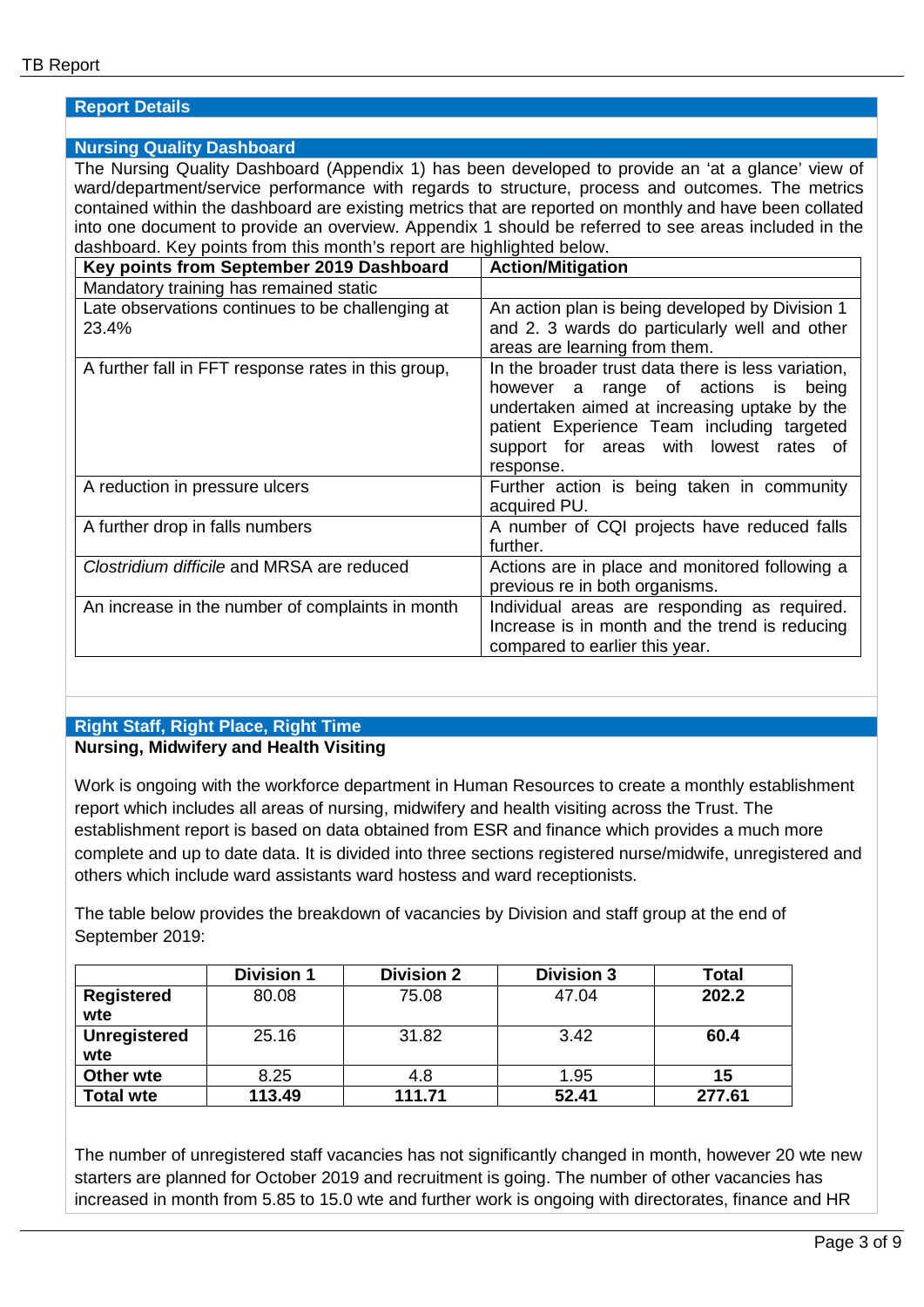to understand and address this increase.

Graph 1 below illustrates the trend by month for registered staff.



This graph is showing a decrease in the total registered nurse/ midwife vacancies from 219.51 to 202.2 wte in September, with 86.05 wte (71.05 allocated and 15.0 unallocated) registered nurse/midwife planned to commence in October 2019.

The hot spot areas for registered nurse/midwife vacancies include:

- Division 1 ICCU, A23, A5 and A6
- Division 2 C15, C16, Deanesly, C24, C25 and C19

#### **Actions**

Recruitment of an additional 30 registered nurses from the Philippines has been completed and they should be arriving in the Trust over the next few months. They will then attend OSCE bootcamp before completing their OSCE exam and registering with the NMC. Weekly interviews are being held to recruit to the International Clinical Fellowship Programme and they will join the OSCE bootcamp with the nurses from the Philippines.

Individual wards are also continuing with local recruitment for registered nurses/midwives.

Generic health care assistant recruitment is ongoing with interviews occurring regularly.

#### **Leavers**

In September 2019 there were 26 RN/RM and 17 unregistered staff leavers, which represents a decrease on the RN/RM leavers and an increase on the unregistered staff leavers when compared with August's data.

## **Clinical Nursing Fellowship Programme**

In September 2019, the Trust won the Nursing Times Award for Best Workplace Learning and Development – over 1,500 Nursing Staff.

## **Clinical Fellowship Data (as at 20th September 2019)**

119 offers have been made for the nursing clinical fellowship programme. 73 have or are awaiting their NMC decision letters and 15 are in post. The internal applicants have commenced their pathway the first week of October 2019 and the Trust has requested for the university to schedule a module for semester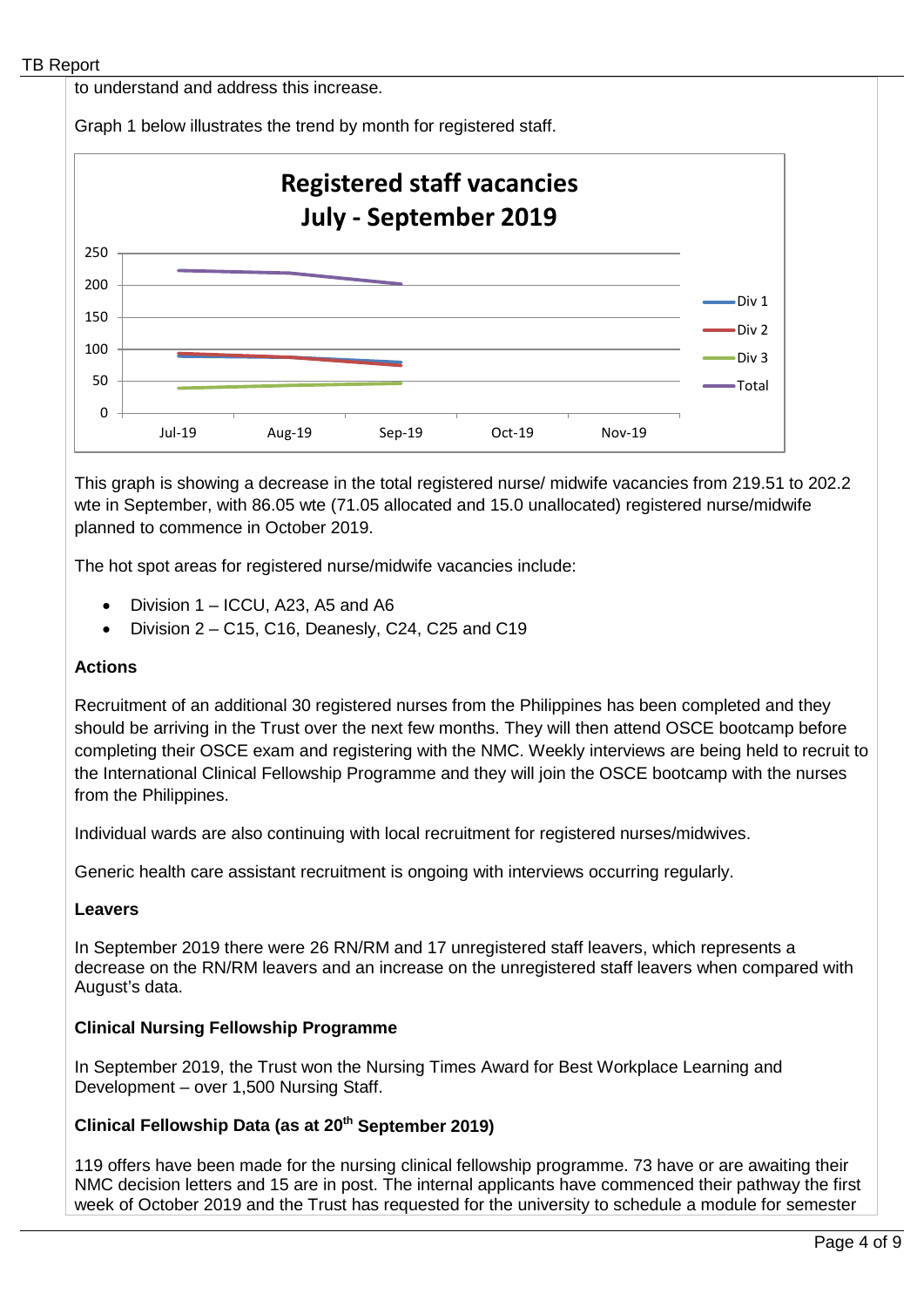#### TB Report

3 of the BSc top-up to ensure that the students do not have to complete 2 modules in one semester. Once this has been confirmed, each student will be emailed with their individual module pathway for both the MSc and BSc routes.

11 nurse fellows have started in post at the end of September 2019.

#### **International Recruitment**

The next Philippines overseas cohort have arrived week commencing  $7<sup>th</sup>$  October 2019 and OSCE bootcamp commenced on the week beginning 14<sup>th</sup> October 2019.

The OSCE bootcamp continues to evolve and there will a further new patient and a new skill of urinalysis introduced from Monday 28<sup>th</sup> October 2019.

The new style OSCE recommended by the NMC has been postponed until June 2020, which will allow the Trust time to re-write the programme.

#### **Induction attendance October 2019**

There were 62 nurses and 6 midwives on Trust Induction in October, including 25 newly qualified nurses and 2 research nurses, there were also 5 midwives. In addition 10 healthcare assistants, 1 occupational therapist, 1 sonographer, 1 bank nurse and 1 theatre practitioner attended. This is the highest attendance for nurses this year.

#### **Nursing System Framework**

Below is the quarterly update on progress from the Nursing System Framework. In summary twenty-six out of thirty work streams had key objectives for milestone four. Eighteen of these objectives have been met. Work streams that have not achieved these objectives have explained the challenges and have actions in place to achieve them.

| <b>Milestones</b>                                                | No.            | <b>Key Objective</b>                                                                   | Achievements                                                                                                                                                                                                                                                                                                                                                                                                                                                                                                                                                                                     | Was it<br>achieved<br>YES/NO | Actions taken if<br>milestone not met                                                                                                            |
|------------------------------------------------------------------|----------------|----------------------------------------------------------------------------------------|--------------------------------------------------------------------------------------------------------------------------------------------------------------------------------------------------------------------------------------------------------------------------------------------------------------------------------------------------------------------------------------------------------------------------------------------------------------------------------------------------------------------------------------------------------------------------------------------------|------------------------------|--------------------------------------------------------------------------------------------------------------------------------------------------|
| <b>Right Staff</b><br>in the right<br>place at the<br>right time | $\mathbf{1}$   | Recruit a further 100<br>nurses per quarter.<br>Maintaining a vacancy<br>$gap < 5\%$ . | International recruitment - 60 conditional offers made to<br>registered nurses in Philippines - 20 have arrived in country and<br>completing OSCE boot camp.<br>International clinical nurse fellowship programme 60 conditional<br>offers made but majority need to complete ILETS and CBT before<br>allowed to enter country 40 Newly qualified registered nurses<br>recruited.<br>Vacancy report has been revised with HR and new report captures<br>all vacancy data based on budgeted establishments in ESR,<br>therefore comparing of vacancy figures before with now is not<br>comparable | <b>NO</b>                    |                                                                                                                                                  |
|                                                                  | 3              | Increase the number<br>of trainee Advance<br>Practitioners by a<br>further 10          | Funding for 13 additional ACP requested from HEE and approved<br>however only 9 places taken up by the directorates                                                                                                                                                                                                                                                                                                                                                                                                                                                                              | <b>NO</b>                    | Requests have been<br>sent to Matrons<br>asking them to start<br>thinking about what<br>requirements they<br>will need for next<br>academic year |
|                                                                  | 4              | Review data gathered<br>via the Safe care<br>module                                    | Safe care rolled out to 30 wards, average compliance with data<br>input is 41% so unable to utilise reports from safe care at this time<br>- need to have a better data input compliance                                                                                                                                                                                                                                                                                                                                                                                                         | <b>YES</b>                   |                                                                                                                                                  |
|                                                                  | 5              | Operationalise winter<br>preparedness plans to<br>optimise workforce                   | Trust has decided there is no requirement to plan to open winter<br>additional bedded capacity                                                                                                                                                                                                                                                                                                                                                                                                                                                                                                   | <b>YES</b>                   |                                                                                                                                                  |
| Team<br><b>Structure</b>                                         | 6              | Defined and reviewed<br>nurse leadership<br>structures into<br>business cases          | Achieved across all divisions                                                                                                                                                                                                                                                                                                                                                                                                                                                                                                                                                                    | YES                          |                                                                                                                                                  |
|                                                                  | $\overline{7}$ | Implement<br>amendments to nurse<br>recognition<br>programme                           | Data base commenced in Milestone 1 Governance team -<br>reviewed and Collated further by V CARTER Research Nurse/<br>detail added for reference. Communicated in Sept 19<br>Professional Forum recognition                                                                                                                                                                                                                                                                                                                                                                                       | YES                          | Continue to<br>develop, roll out -<br>Web site needs to<br>be re-designed and                                                                    |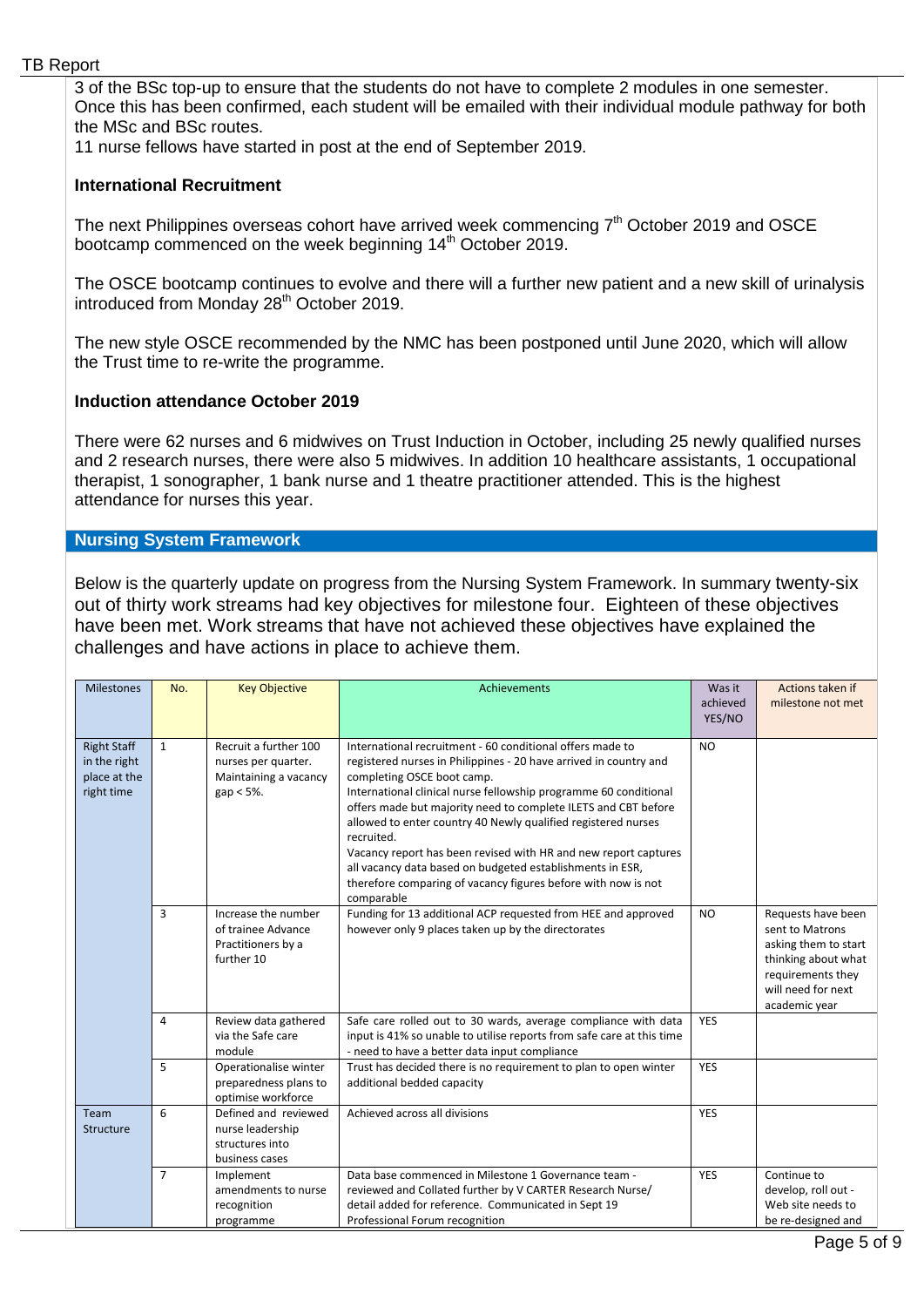# TB Report

|                             |            |                                                                                                                             |                                                                                                                                                                                                                                                                                                                                                                                                                                                                                                                                                                                                                                                               |            | launched via<br>appropriate comms                                                                                                                          |
|-----------------------------|------------|-----------------------------------------------------------------------------------------------------------------------------|---------------------------------------------------------------------------------------------------------------------------------------------------------------------------------------------------------------------------------------------------------------------------------------------------------------------------------------------------------------------------------------------------------------------------------------------------------------------------------------------------------------------------------------------------------------------------------------------------------------------------------------------------------------|------------|------------------------------------------------------------------------------------------------------------------------------------------------------------|
| The<br>Education<br>Faculty | 10         | Commence additional<br>developmental<br>programmes to<br>support staff<br>succession planning                               | Band 5 and band 6 programmes developed and ready to deliver.<br>Both cohorts are fully booked                                                                                                                                                                                                                                                                                                                                                                                                                                                                                                                                                                 | YES        |                                                                                                                                                            |
|                             | 11         | Commence overseas<br>fellowship programme                                                                                   | International clinical fellowship programme established with<br>conditional offers and recruits from Nigeria in country completing<br><b>OSCE</b>                                                                                                                                                                                                                                                                                                                                                                                                                                                                                                             | YES        |                                                                                                                                                            |
|                             | 12         | Implement one<br>programme for local<br>accreditation                                                                       | Meetings have taken place with Universities to scope potential                                                                                                                                                                                                                                                                                                                                                                                                                                                                                                                                                                                                | <b>NO</b>  |                                                                                                                                                            |
|                             | 13         | Increase nursing<br>numbers studying at<br>level 7 (n=25)                                                                   | 60 internal applicants for Clinical Nurse fellowships                                                                                                                                                                                                                                                                                                                                                                                                                                                                                                                                                                                                         | <b>YES</b> |                                                                                                                                                            |
|                             | 14         | Agree and purchase<br>competency package                                                                                    | Package identified. Project plan being developed. Licence to be<br>reviewed.                                                                                                                                                                                                                                                                                                                                                                                                                                                                                                                                                                                  | YES        |                                                                                                                                                            |
| Excellence<br>in Practice   | 15         | Develop auto<br>reporting via Health<br>Assure to<br>demonstrate<br>improving NSI's                                         | <b>Baselines identified</b><br>Nurse sensitive indicators and dashboard continued and,<br>presented monthly with commentary as part of CNO report to<br>Board<br>Work ongoing with Health Assure to develop automated<br>dashboard.                                                                                                                                                                                                                                                                                                                                                                                                                           | YES        | Regular meetings<br>commence with<br>timescales to<br>develop automated<br>dashboard.                                                                      |
|                             | 17         | Review of Safeguard<br>intercollegiate<br>statutory guidance<br>and update all<br>policies.                                 | Intercollegiate Document re training is being reviewed on a 6<br>monthly basis. (April and November). Meetings in progress. Adult<br>training is monitored and compliance is on an upward trend. 95%<br>target for March 2020. Staff groups will be reviewed at next<br>planned meeting. Key policies also being reviewed on a monthly<br>basis.                                                                                                                                                                                                                                                                                                              | YES        |                                                                                                                                                            |
|                             | 18         | Following the scoping<br>of content of<br>environmental audits<br>implement any<br>recommendations<br>from scoping exercise | Content updated as required following the scoping.                                                                                                                                                                                                                                                                                                                                                                                                                                                                                                                                                                                                            | YES        |                                                                                                                                                            |
|                             | 19<br>/19a | 50% of patients<br>discharged with<br>catheters have a<br>catheter plan.<br>MRSA screening in<br>portals 95%<br>compliant.  | July 2019 DRHABs = 3<br>August 2019 DRHABs = $6$<br>September 2019 DRHABs = 4<br>A catheter project has commenced but results are not available as<br>yet<br>July MRSA Screening Elective 80% Emergency 78% Acquisition =<br>$\overline{7}$<br>August MRSA Screening Elective 82% Emergency 77% Acquisition<br>$= 8$<br>No compliance data available as yet September Acquisition = 2                                                                                                                                                                                                                                                                         | <b>NO</b>  | Catheter project in<br>progress on A7 and<br>C15. Timer tag<br>project in progress<br>on A8                                                                |
|                             | 20         | Embed NSI's for EoL<br>care                                                                                                 | For community - EOL care scoped with in transformation of<br>services. Next steps, establishing pathways with single point of<br>access. Next steps, rolling out process to staff once SPOA is<br>established.                                                                                                                                                                                                                                                                                                                                                                                                                                                | YES        |                                                                                                                                                            |
|                             | 21         | Increase booked<br>mothers onto the<br>continuity of carer<br>pathway by 20%                                                | (September 2019) National Maternity Review (2016) Better Births<br>- Improving outcomes of maternity services in England. NHS<br>England                                                                                                                                                                                                                                                                                                                                                                                                                                                                                                                      | YES        |                                                                                                                                                            |
|                             | 22         | Re-audit moisture<br>lesions documentation<br>to ensure 100%<br>compliance against<br>documentation                         | A focus on continence care and documentation is planned for<br>October. Documentation audit date to be agreed before the next<br>quarterly report. Action plan to be agreed with commissioners in<br>October.                                                                                                                                                                                                                                                                                                                                                                                                                                                 | <b>NO</b>  | Moisture lesions<br>have been reported<br>for 1 year. Numbers<br>are reported<br>monthly and have<br>been steadily rising<br>due to improved<br>reporting. |
|                             | 23         | Reduction of<br>avoidable falls with<br>serious harm by 25%                                                                 | Overall all falls reduced by 9.26%<br>Falls with Serious harm reduced by 50%<br>Revised falls policy in draft                                                                                                                                                                                                                                                                                                                                                                                                                                                                                                                                                 | YES        |                                                                                                                                                            |
|                             | 24         | Increase FFT inpatient<br>recommendations by<br>2% and ED<br>recommendations by<br>4%                                       | Revised baselines have been agreed to measure improvement.<br>• A review of the FFT toolkit has been undertaken. It now<br>provides more narrative pertaining to the data in order to support<br>improvement in individual wards/departments. Those identified<br>areas where a decrease in response/recommendation rate has<br>been noted are required to complete an action plan. Non-<br>compliance will be escalated to the relevant Matron/Head of<br>Nursing. All actions received by the Patient Experience Team will<br>be recorded on a newly devised action log and monitored<br>accordingly. The distribution list for the monthly FFT reports has | <b>NO</b>  | Please refer to the<br>achievements tab<br>for details of actions<br>taken and those in<br>progress.                                                       |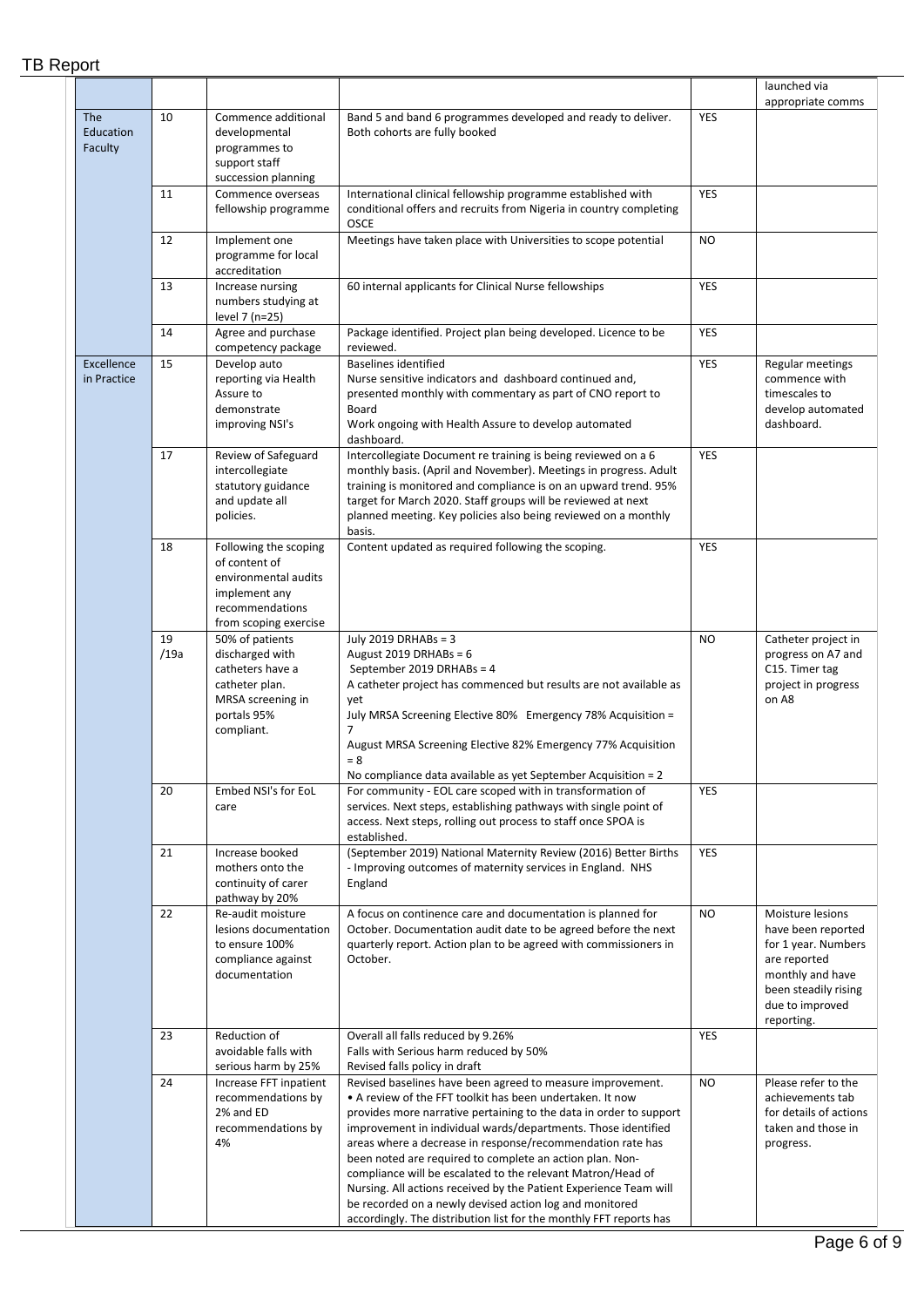|               |          |                                                                                                                                                       | also been widened to include the divisional governance leads and<br>group managers.<br>• The Patient Experience Team delivered a FFT focussed<br>presentation at the Professional Nursing, Midwifery and Health<br>Visiting Forum meeting in September 2019.<br>• Focussed work has been undertaken within maternity and<br>discussions taken place between the Trust and the FFT provider to<br>finalise the process for extracting information from Badgernet and<br>transferring it across to Healthcare Communications to facilitate<br>the electronic survey of patients in all four touchpoints. This will<br>then allow for the existing paper-based service to be replaced<br>with the SMS service. Once established, it is hoped that this will<br>assist in increasing the Trust's overall response and<br>recommendation rates. Early trials have been successful and the<br>next quarter's report will show results gained electronically.<br>• In terms of the Emergency Department, the department is<br>planning to review the themes of complaint and PALS concerns<br>raised to identify any correlation with the comments received<br>from FFT. In addition, the management team will discuss ways in<br>which to increase the FFT participation rate in their departmental<br>governance meetings and continue to raise awareness amongst<br>staff and patients.<br>. From April 2020, there will be a number of changes to the FFT<br>nationally and supporting implementation guidance has been<br>shared with providers for implementation. The Patient Experience<br>Team is already liaising with our FFT provider to implement these<br>changes. |                  |                                |
|---------------|----------|-------------------------------------------------------------------------------------------------------------------------------------------------------|---------------------------------------------------------------------------------------------------------------------------------------------------------------------------------------------------------------------------------------------------------------------------------------------------------------------------------------------------------------------------------------------------------------------------------------------------------------------------------------------------------------------------------------------------------------------------------------------------------------------------------------------------------------------------------------------------------------------------------------------------------------------------------------------------------------------------------------------------------------------------------------------------------------------------------------------------------------------------------------------------------------------------------------------------------------------------------------------------------------------------------------------------------------------------------------------------------------------------------------------------------------------------------------------------------------------------------------------------------------------------------------------------------------------------------------------------------------------------------------------------------------------------------------------------------------------------------------------------------------------------------------------------------------------------|------------------|--------------------------------|
| Research &    | 25<br>26 | Increase number of<br><b>Shared Governance</b><br>Councils by one<br>1 new nurse led ethics                                                           | Facilitator appointed Training days booked for two councils.<br>Discussions taking place with more areas. New name identified.<br>System for developing councils simplified. Training shortened to<br>one day<br>One project (RTLS) is about to be submitted for ethics approval in                                                                                                                                                                                                                                                                                                                                                                                                                                                                                                                                                                                                                                                                                                                                                                                                                                                                                                                                                                                                                                                                                                                                                                                                                                                                                                                                                                                       | YES<br><b>NO</b> | Other projects are             |
| Technology    |          | approved project                                                                                                                                      | Oct.                                                                                                                                                                                                                                                                                                                                                                                                                                                                                                                                                                                                                                                                                                                                                                                                                                                                                                                                                                                                                                                                                                                                                                                                                                                                                                                                                                                                                                                                                                                                                                                                                                                                      |                  | being progressed to<br>ethics. |
|               | 27       | One article publication<br>and host research<br>conference                                                                                            | Several articles published - captured through recognition<br>database. V Carter facilitating with Governance team<br>Multidisciplinary Research conference scheduled November 20th<br>2019. Several staff also presented at national /local conferences<br>captured via recognition database.                                                                                                                                                                                                                                                                                                                                                                                                                                                                                                                                                                                                                                                                                                                                                                                                                                                                                                                                                                                                                                                                                                                                                                                                                                                                                                                                                                             | YES              |                                |
|               | 28       | Agree key actions<br>arisen from the<br>baseline culture<br>survey                                                                                    | Culture survey Pilot in wards A7, A8 and C22 (135 staff) have<br>completed the census period (with a 79% response rate). Reports<br>now received will be issued along with plans for dissemination of<br>results and collaborative action planning with staff. Evaluation<br>feedback will form part of a Pilot report being prepared for senior<br>nurse leadership.                                                                                                                                                                                                                                                                                                                                                                                                                                                                                                                                                                                                                                                                                                                                                                                                                                                                                                                                                                                                                                                                                                                                                                                                                                                                                                     | YES              |                                |
| Comms<br>Plan | 30       | Ensure the nursing<br>newsletter, key<br>nursing governance<br>requirements and<br>forums are<br>triangulating<br>communications for<br>dissemination | Website updated Newsletters published on time and contains<br>current topics in association with Communications Team.                                                                                                                                                                                                                                                                                                                                                                                                                                                                                                                                                                                                                                                                                                                                                                                                                                                                                                                                                                                                                                                                                                                                                                                                                                                                                                                                                                                                                                                                                                                                                     | <b>YES</b>       |                                |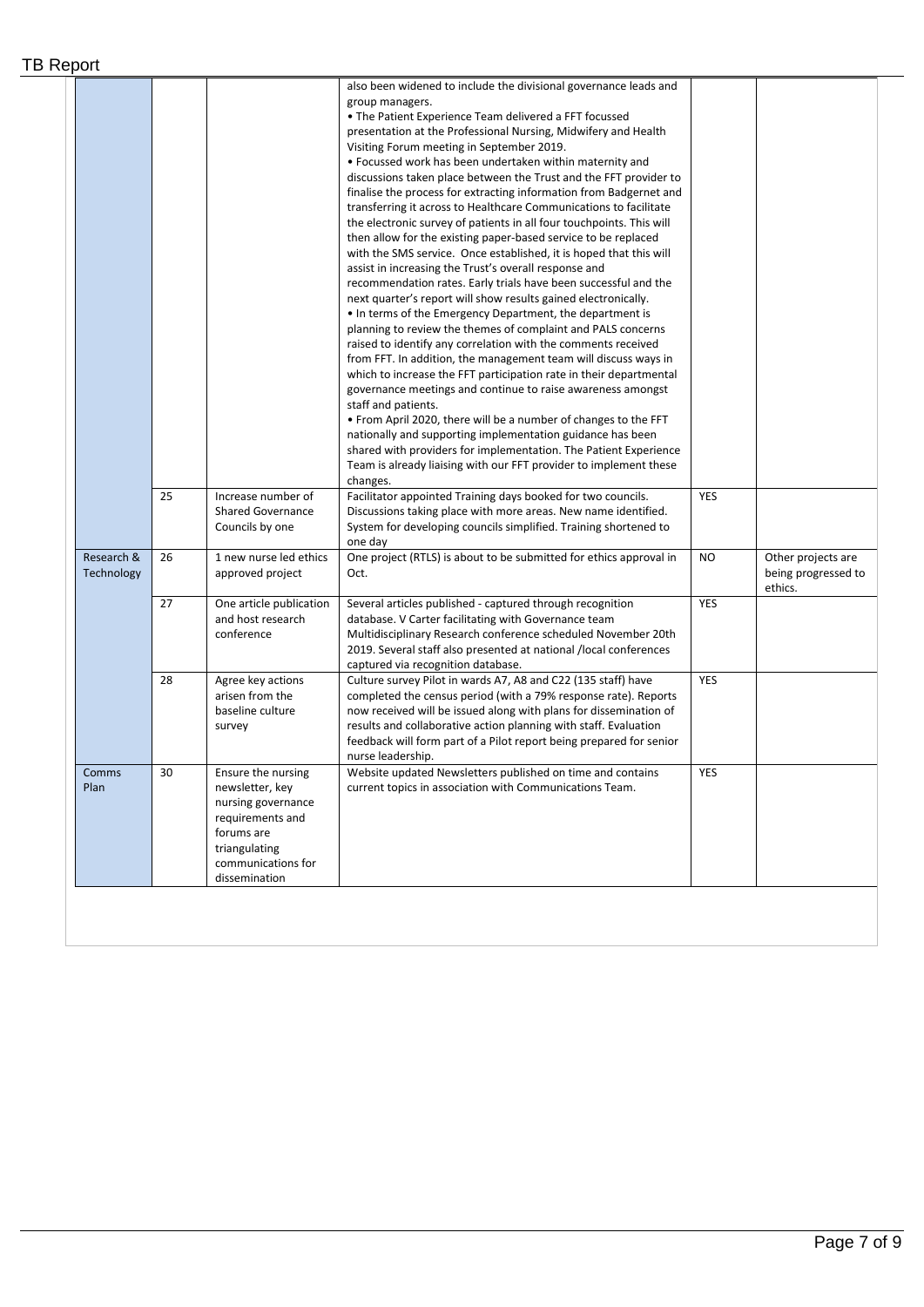

# **Appendix 1 Nursing Quality Dashboard September 2019**

|                                         |                                  |               |                                             |                                   |   |                         |                                                        |                                                                                                                                                                                                                                                                                                                                                                                                                             |                            |                         |                                  | <b>RWT Executive Level Nursing Quality Dashboard</b> |                                                                                                                |                                     |                   |                          |                         |                  |                    |
|-----------------------------------------|----------------------------------|---------------|---------------------------------------------|-----------------------------------|---|-------------------------|--------------------------------------------------------|-----------------------------------------------------------------------------------------------------------------------------------------------------------------------------------------------------------------------------------------------------------------------------------------------------------------------------------------------------------------------------------------------------------------------------|----------------------------|-------------------------|----------------------------------|------------------------------------------------------|----------------------------------------------------------------------------------------------------------------|-------------------------------------|-------------------|--------------------------|-------------------------|------------------|--------------------|
|                                         |                                  |               |                                             | <b>STRUCTURE</b>                  |   |                         | <b>PROCESS</b>                                         |                                                                                                                                                                                                                                                                                                                                                                                                                             |                            |                         | Data Period - End September 2019 | <b>PATIENT VOICE</b>                                 |                                                                                                                |                                     | OUTCOME           |                          |                         |                  |                    |
| <b>Ward/Clinical</b>                    | $\mathbf{D}$<br>$\mathbf{r}$     |               | <b>Workforce - Nursing Whole Time Equit</b> |                                   |   |                         |                                                        |                                                                                                                                                                                                                                                                                                                                                                                                                             | <b>MtalPAC Late</b>        |                         |                                  | FFT (Q1 2018-19)                                     |                                                                                                                |                                     |                   | Falls (Datix)            |                         |                  |                    |
| Location                                | $\mathbf{v}$                     | <b>Budget</b> | Vacancles / Trend / % ~ Budget              |                                   |   | In recruitment          | <b>Mandatory Training</b><br>% - trend from last month |                                                                                                                                                                                                                                                                                                                                                                                                                             | <b>Observations</b><br>(%) | <b>CHPPD</b>            |                                  | Response Rate (%) Recommendations                    | Complaints                                                                                                     | Pressure Ulcers<br>(Datix Reported) | Inc moderate harm | Serious harm             | <b>Cardiac Arrests</b>  | $C-10111$        | MRSA<br>Aggiultion |
|                                         |                                  |               |                                             |                                   |   |                         |                                                        |                                                                                                                                                                                                                                                                                                                                                                                                                             |                            |                         |                                  |                                                      |                                                                                                                |                                     |                   |                          |                         |                  |                    |
| Division 1                              |                                  |               |                                             |                                   |   |                         |                                                        |                                                                                                                                                                                                                                                                                                                                                                                                                             |                            |                         |                                  |                                                      |                                                                                                                |                                     |                   |                          |                         |                  |                    |
| A5<br>A6                                | $\mathbf{1}$<br>$\mathbf{1}$     | 39.4<br>39.5  | 4.8<br>6.2                                  | 介                                 |   | 1.0<br>1.8              | 91.1<br>94.0                                           | $\ddot{\phantom{1}}$                                                                                                                                                                                                                                                                                                                                                                                                        | 23.3<br>48.31              | 5.9<br>6.1              | 94<br>$-46$                      | 46 <sub>z</sub><br>$-40-$                            |                                                                                                                |                                     |                   |                          |                         | $\rightarrow$    |                    |
| <b>Hilton Main</b>                      | $\mathbf{1}$                     | 40.1          | 3.3                                         | 旨<br>٠                            |   | 2.0                     | 97.9                                                   | 音<br>童                                                                                                                                                                                                                                                                                                                                                                                                                      | 7.5                        | 6.2                     | 58                               | $81-$                                                |                                                                                                                |                                     | $\mathbf{I}$      |                          | <b>STERNE</b>           |                  | $\sim$             |
| $A9 - SEU$                              | $\mathbf{I}$                     | 69.6          | 4.3                                         | 音                                 |   | 1.0                     | 91.8                                                   |                                                                                                                                                                                                                                                                                                                                                                                                                             | 49490                      | $7.2^{+}$               | 29                               | 65                                                   |                                                                                                                | $\mathbf{r}$                        |                   | <b>STATE</b>             |                         | $\mathcal{L}$    |                    |
| A12                                     | $\mathbf{1}$                     | 36.9          | 5.2                                         | $\mathbf{r}$                      |   | 0.0                     | 90.8                                                   |                                                                                                                                                                                                                                                                                                                                                                                                                             | 20.6                       | 6.0                     | 23                               | $-8.1$                                               |                                                                                                                |                                     | $\mathbf{1}$      |                          | <b>CONTRACT</b>         |                  |                    |
| A14                                     | $\overline{1}$                   | 37.2          | $-1.3$                                      | 介                                 |   | 1.1                     | 89.7                                                   | 化基基金合                                                                                                                                                                                                                                                                                                                                                                                                                       | 27.0                       | 645                     | 26                               | $-100$                                               | $\overline{\mathbf{r}}$                                                                                        |                                     |                   |                          |                         |                  |                    |
| (C39) Beynon SSU                        | $\mathbf{1}$                     | 27.4          | 44                                          | 县                                 |   | 0.0                     | 97.6                                                   |                                                                                                                                                                                                                                                                                                                                                                                                                             | 13.0                       | 7/4                     | 36                               | 33                                                   | <b>Contract Contract</b>                                                                                       |                                     | $\mathbf{1}$      | -                        |                         |                  |                    |
| A23                                     | $\overline{1}$                   | 23.6          | 5.0                                         | 工                                 |   | 1.0                     | 91.9                                                   |                                                                                                                                                                                                                                                                                                                                                                                                                             | 4944                       | $-2-3$                  | $-18 -$                          | <b>SPA</b>                                           | <b>START OF</b>                                                                                                |                                     |                   |                          | $\overline{\mathbf{z}}$ | $\mathbf{r}$     |                    |
| <b>B8 (CTW)</b><br><b>B14</b>           | $\mathbf{1}$<br>$\overline{1}$   | 50.9<br>61.6  | 4.7<br>6.6                                  | ÷.                                |   | 4.0<br>2.9              | 96.7<br>95.4                                           | 會善                                                                                                                                                                                                                                                                                                                                                                                                                          | 35.4<br>8.2                | $8.5^{\circ}$           | 35<br>37                         | -46<br>31                                            | $\mathbf{r}$                                                                                                   |                                     | $\mathbf{1}$      |                          | $\mathbf{B}$            |                  |                    |
| B15 (Card Day ward)                     | $\mathbf{1}$                     | 30.0          | 3.9                                         | s.<br>县                           |   | 0.0                     | 94.5                                                   |                                                                                                                                                                                                                                                                                                                                                                                                                             | 29.9                       | 543                     |                                  |                                                      |                                                                                                                |                                     |                   |                          | $\mathbf{H}$            |                  |                    |
| <b>Theatres</b>                         | $\mathbf{1}$                     | 294.9         | 16.0                                        |                                   |   | 7.0                     | 95.5                                                   | 一分                                                                                                                                                                                                                                                                                                                                                                                                                          |                            |                         |                                  |                                                      |                                                                                                                |                                     |                   |                          |                         |                  |                    |
| <b>B9(ICCU)</b>                         | $\mathbf{1}$                     | 158.4         | 8.2                                         | 音                                 |   | 7.0                     | 94.0                                                   | $\hat{Y}$                                                                                                                                                                                                                                                                                                                                                                                                                   |                            | 30.6                    | <b>DISTING</b>                   | $-0.0$                                               |                                                                                                                |                                     |                   |                          |                         |                  |                    |
| D7                                      | $\mathbf{1}$                     | 34.4          | 0.5                                         | die.                              |   | 0.0                     | 88.6                                                   | 仓                                                                                                                                                                                                                                                                                                                                                                                                                           | 9.2                        | 749                     | 23                               | 39                                                   |                                                                                                                | <b>START</b>                        | $\mathbf{1}$      |                          |                         |                  |                    |
| <b>D16 Delivery Suite</b>               | $\mathbf{1}$                     | 91.3          | 2.8                                         | $\ddot{\phantom{1}}$              |   | 1.0                     | 88.2                                                   | $\Phi$                                                                                                                                                                                                                                                                                                                                                                                                                      |                            |                         |                                  |                                                      | $\mathbf{H}$                                                                                                   |                                     |                   |                          |                         |                  |                    |
| <b>D10 Maternity Ward</b>               | $\mathbf{1}$                     | 46.3          | 1.6                                         | ÷.                                |   | 5.8                     | 84.6                                                   | 喜會                                                                                                                                                                                                                                                                                                                                                                                                                          |                            | <b>ake</b>              | $-18 -$                          | 450                                                  |                                                                                                                |                                     |                   |                          |                         |                  |                    |
| D9 (Trans Care)                         | $\mathbf{1}$                     | 18.1          | $-3.3$                                      | 音                                 |   | 0.0                     | 94.0                                                   |                                                                                                                                                                                                                                                                                                                                                                                                                             |                            |                         | $-0.001$                         | $-0+$                                                |                                                                                                                |                                     |                   |                          |                         |                  |                    |
| <b>NNU</b><br><b>Divisional</b>         | $\mathbf{T}$                     | 91.2          | 13.9                                        | $\frac{1}{2}$                     |   | 6.0                     | 187.7                                                  | $\frac{1}{2}$                                                                                                                                                                                                                                                                                                                                                                                                               |                            | 18.7                    | <b>HOME</b>                      | $-10$                                                |                                                                                                                | <b>State</b>                        |                   |                          |                         |                  |                    |
|                                         | <b>TOTAL</b>                     | 1190.8        | 86.7                                        | $\frac{d\mathbf{r}}{d\mathbf{r}}$ |   | 41.6                    | 92.4                                                   |                                                                                                                                                                                                                                                                                                                                                                                                                             | 16.9                       | 9.3                     | 28.9                             | 28.9                                                 | $\overline{ }$                                                                                                 | $\overline{a}$                      | $\overline{9}$    | $\alpha$                 | 10                      | $\mathbf{3}$     | $\alpha$           |
|                                         |                                  |               |                                             |                                   |   |                         |                                                        |                                                                                                                                                                                                                                                                                                                                                                                                                             |                            |                         |                                  |                                                      |                                                                                                                |                                     |                   |                          |                         |                  |                    |
| Division 2<br>A7                        | $\overline{2}$                   |               |                                             |                                   |   |                         |                                                        |                                                                                                                                                                                                                                                                                                                                                                                                                             |                            |                         |                                  |                                                      |                                                                                                                |                                     |                   |                          |                         |                  |                    |
| A8                                      | $\mathbf{z}$                     | 39.7<br>39.8  | 2.2<br>0.5                                  | ٠î۳<br>音                          |   | 0.0<br>1.0 <sub>1</sub> | 94.0<br>93.1                                           | ÷.                                                                                                                                                                                                                                                                                                                                                                                                                          | 23.8<br>23.0               | 5.6<br>6.3 <sub>1</sub> | 78<br>1891                       | 20<br><b>DISP</b>                                    | $\mathbf{z}$                                                                                                   |                                     | 10                |                          |                         |                  |                    |
| ASU                                     | $\overline{z}$                   | 65.4          | 5.9.                                        | 事                                 |   | 5.0                     | 92.6                                                   | 香香                                                                                                                                                                                                                                                                                                                                                                                                                          | 29.9                       | 653%                    | 100                              | 62                                                   |                                                                                                                |                                     | $\bullet$         |                          |                         |                  |                    |
| C22                                     | $\overline{z}$                   | 35.6          | 2.4                                         |                                   |   | 1.0                     | 90.5                                                   | 音                                                                                                                                                                                                                                                                                                                                                                                                                           | 23.5                       | 7.91                    | $-1.3 -$                         | - 24                                                 |                                                                                                                |                                     | $\mathbf{1}$      |                          |                         |                  |                    |
| <b>Neuro Rehab</b>                      | $\overline{2}$                   | 21.5          | 1.2                                         | ستقد                              |   | 0.0                     | 91.6                                                   | $\frac{\hat{\mathbf{r}}}{4}$                                                                                                                                                                                                                                                                                                                                                                                                |                            | $\mathbf{6.1}$          | <b>SOME</b>                      | $-6 -$                                               |                                                                                                                |                                     |                   |                          |                         |                  |                    |
| Ward 1                                  | $\overline{z}$                   | 30.2          | 4.1                                         | $\frac{1}{2}$                     |   | 4.0                     | 97.2                                                   |                                                                                                                                                                                                                                                                                                                                                                                                                             |                            | 6.2                     | 100                              | $-16$                                                |                                                                                                                |                                     |                   |                          |                         |                  |                    |
| Ward 2                                  | $\overline{z}$                   | 30.2          | 1.9                                         | 音                                 |   | 0.1                     | 93.8                                                   | 工                                                                                                                                                                                                                                                                                                                                                                                                                           |                            | 5.5                     | 181                              | <b>STARTS</b>                                        |                                                                                                                |                                     | $\mathbf{1}$      |                          |                         |                  |                    |
| <b>Fairoak Ward</b>                     | $\overline{z}$                   | 30.2<br>28.9  | 1.9                                         | 音<br>die.                         |   | 0.9<br>5.6              | 100.0                                                  | 音                                                                                                                                                                                                                                                                                                                                                                                                                           | 9.7                        | 5.4                     | 61<br>26                         | 22<br><b>SALE</b>                                    |                                                                                                                | <b>CONTRACTOR</b><br>$\mathbf{A}$   | <b>CONTRACTOR</b> |                          |                         |                  |                    |
| C15<br>C16                              | $\overline{2}$<br>$\overline{z}$ | 35.3          | 5.0<br>3.6                                  | 音                                 |   | 3.0                     | 93.5<br>84.8                                           | $\hat{\mathbf{r}}$<br>$\frac{1}{2}$                                                                                                                                                                                                                                                                                                                                                                                         | 85.8<br>36.6               | 5.0                     | 23                               | $-10-$                                               | $\frac{1}{2} \left( \frac{1}{2} \right) \left( \frac{1}{2} \right) \left( \frac{1}{2} \right)$<br><b>START</b> |                                     | A.                |                          |                         | $\sim$<br>$\sim$ |                    |
| C17                                     | $\overline{z}$                   | 28.2          | 2.1                                         | л                                 |   | $1.0$                   | 88.2                                                   | $\hat{v}$                                                                                                                                                                                                                                                                                                                                                                                                                   | 32.2                       | 65                      | 50                               | $-18$                                                |                                                                                                                |                                     | $\blacksquare$    |                          |                         |                  |                    |
| C24                                     | $\overline{z}$                   | 36.5          | 4.5                                         | 县                                 |   | 8.0                     | <b>ROM</b>                                             |                                                                                                                                                                                                                                                                                                                                                                                                                             | 34.9                       |                         | 1461                             | <b>STATISTICS</b>                                    | <b>Side of A</b>                                                                                               | <b>START</b>                        | <b>SOFT</b>       |                          | <b>START</b>            |                  |                    |
| C <sub>25</sub>                         | $\overline{2}$                   | 36.5          | 7.4                                         | 音                                 | × | 1.0                     | 83.9                                                   | 分子                                                                                                                                                                                                                                                                                                                                                                                                                          | 38.7                       | 5.1                     | ida.                             | <b>START OF</b>                                      | <b>START OF</b>                                                                                                |                                     |                   |                          | <b>START</b>            |                  |                    |
| C18                                     | $\overline{z}$                   | 35.5          | 3.8                                         | JL.                               |   | 2.0                     | 89.9                                                   |                                                                                                                                                                                                                                                                                                                                                                                                                             | 1848                       | 5.5                     | 21                               | $-100$                                               |                                                                                                                | $\overline{\phantom{a}}$            | $\mathbf{A}$      |                          |                         |                  |                    |
| C19                                     | $\overline{z}$                   | 35.3          | 4.9                                         | 會                                 |   | 5.9                     | 92.7                                                   | $\hat{\mathbf{r}}$                                                                                                                                                                                                                                                                                                                                                                                                          | <b>DOM:</b>                | 7.1                     | 20                               | <b>START OF BUILDING</b>                             |                                                                                                                |                                     |                   |                          |                         |                  | <b>START OF</b>    |
| C35 - Deanesh                           | $\overline{z}$                   | 29.5<br>45.2  | 9.8<br>4.9                                  | $\overline{\mathbf{J}}$           |   | 4.0<br>3.0              | 85.8                                                   | 喜                                                                                                                                                                                                                                                                                                                                                                                                                           | 21.8<br>1241-20            | 6.0<br>7.1              | 22<br>25                         | <b>START OF</b><br>$\overline{a}$                    |                                                                                                                | <b>SALE</b>                         | $-1$              |                          | $\sim$                  | <b>State</b>     |                    |
| <b>B11 (CHU)</b><br><b>Durnall Unit</b> | $\overline{2}$<br>$\mathbf{z}$   | 15.4          | 1.5                                         | 全<br>$-$                          |   | 0.0                     | 87.6<br>86.9                                           |                                                                                                                                                                                                                                                                                                                                                                                                                             | 5.5                        |                         | <b>STAR</b>                      | $-42$                                                |                                                                                                                |                                     |                   |                          |                         |                  |                    |
| C41                                     | $\overline{z}$                   | 47.3          | 3.9                                         | 音                                 |   | 3.0                     | 92.9                                                   | 會<br>$\overline{\phantom{a}}$                                                                                                                                                                                                                                                                                                                                                                                               | 84.61                      | 5.9                     | 30                               | -400                                                 |                                                                                                                | $\mathbf{r}$                        | $\mathbf{z}$      |                          | <b>START</b>            |                  |                    |
| ED.                                     | $\overline{z}$                   | 151.8         | 13.5                                        | $\ddot{\phantom{1}}$              |   | 4.0                     | 92.4                                                   | ÷.                                                                                                                                                                                                                                                                                                                                                                                                                          |                            |                         | into:                            | 1152                                                 | <b>START</b>                                                                                                   |                                     | 1                 |                          |                         |                  |                    |
| (C58) AMU                               | $\overline{2}$                   | 85.9          | 4.9.                                        | 全                                 |   | 7.0                     | $-06.6$                                                | $\mathbf{r}$                                                                                                                                                                                                                                                                                                                                                                                                                | 13.8                       | 3.3                     | 22                               | $-46$                                                | $\rightarrow$                                                                                                  | $\mathbf{r}$                        | $6 -$             |                          | $-1$                    |                  |                    |
| <b>Divisional</b>                       |                                  |               |                                             |                                   |   |                         |                                                        |                                                                                                                                                                                                                                                                                                                                                                                                                             |                            |                         |                                  |                                                      |                                                                                                                |                                     |                   |                          | $\mathbf{z}$            | <b>START</b>     | <b>START STAR</b>  |
|                                         | <b>TOTAL</b>                     | 903.9         | 90.1                                        | $\hat{\mathbf{r}}$                |   | 59.5                    | 91.3                                                   |                                                                                                                                                                                                                                                                                                                                                                                                                             | 25.1                       | 6.2                     | 32.6                             | 69.7                                                 | 11                                                                                                             | 13 <sup>7</sup>                     | 49                | $\mathbf{o}$             | $\overline{z}$          | $\overline{a}$   | $\overline{z}$     |
| <b>Division 3</b>                       |                                  |               |                                             |                                   |   |                         |                                                        |                                                                                                                                                                                                                                                                                                                                                                                                                             |                            |                         |                                  |                                                      |                                                                                                                |                                     |                   |                          |                         |                  |                    |
| A21                                     | 3                                | 91.3          | 16.7                                        | $\ddotmark$                       |   | 8.8                     | 99.8                                                   | 合                                                                                                                                                                                                                                                                                                                                                                                                                           |                            | 12.9                    | 58                               | 98                                                   | $-1$                                                                                                           |                                     |                   |                          |                         |                  |                    |
| <b>Com Paeds-Gem Centre</b>             | $\mathbf{3}$                     | 30.8          | 2.3                                         | 全                                 |   | 0.9                     | 96.5                                                   | $\hat{\mathbf{r}}$                                                                                                                                                                                                                                                                                                                                                                                                          |                            |                         | 208                              | $-4$                                                 |                                                                                                                | -                                   | _                 | $\sim$                   | $\sim$                  | $\sim$           | $\sim$             |
| Rheumatology                            | $\mathbf{B}$                     | 16.3          | 0.1                                         | $\ddot{\phantom{1}}$              |   | 0.0                     | 96.9                                                   | 全                                                                                                                                                                                                                                                                                                                                                                                                                           |                            |                         |                                  |                                                      |                                                                                                                | -                                   |                   | $\overline{\phantom{a}}$ | $\sim$                  |                  |                    |
| <b>Dermatology (CCH&amp;NX)</b>         | $\mathbf{3}$                     | 21.0          | 7.2                                         | 全                                 |   | $1.0$                   | 95.5                                                   | ⊕                                                                                                                                                                                                                                                                                                                                                                                                                           |                            |                         |                                  |                                                      | -                                                                                                              |                                     | _                 | $\sim$                   |                         |                  | $\sim$             |
| <b>Radiology</b>                        | $\overline{\mathbf{3}}$          | 5.4           | $-1.0$                                      | 全                                 |   | 0.0                     | 98.3                                                   | 全                                                                                                                                                                                                                                                                                                                                                                                                                           |                            |                         |                                  |                                                      |                                                                                                                |                                     |                   | $\sim$                   | $\sim$                  |                  | -                  |
| <b>Sexual Health</b>                    | $\mathbf{B}$                     | 35.4          | 0.4                                         | 全                                 |   | 0.4                     | 95.7                                                   | ⊕                                                                                                                                                                                                                                                                                                                                                                                                                           |                            |                         |                                  |                                                      |                                                                                                                |                                     |                   | $\frac{1}{2}$            |                         | $\frac{1}{2}$    |                    |
| <b>Anticoag</b>                         | $\mathbf{B}$                     | 13.7          | 0.7                                         |                                   |   | 0.0                     | 93.7                                                   | $\begin{picture}(20,20) \put(0,0){\dashbox{0.5}(5,0){ }} \thicklines \put(0,0){\dashbox{0.5}(5,0){ }} \thicklines \put(0,0){\dashbox{0.5}(5,0){ }} \thicklines \put(0,0){\dashbox{0.5}(5,0){ }} \thicklines \put(0,0){\dashbox{0.5}(5,0){ }} \thicklines \put(0,0){\dashbox{0.5}(5,0){ }} \thicklines \put(0,0){\dashbox{0.5}(5,0){ }} \thicklines \put(0,0){\dashbox{0.5}(5,0){ }} \thicklines \put(0,0){\dashbox{0.5}(5,$ |                            |                         |                                  |                                                      | -                                                                                                              |                                     |                   | -                        | $\sim$                  | _                | -                  |
| <b>CICT</b>                             | $\mathbf{3}$                     | 24.4          | 2.4                                         | $\ddot{\phantom{1}}$              |   | 4.0                     | 98.4                                                   | 合                                                                                                                                                                                                                                                                                                                                                                                                                           |                            |                         |                                  |                                                      | -                                                                                                              |                                     |                   |                          |                         |                  |                    |
| <b>Com Matrons</b>                      | $\mathbf{3}$                     | 11.4          | 0.7                                         | 个                                 |   | 0.0                     | 93.4                                                   | 企                                                                                                                                                                                                                                                                                                                                                                                                                           |                            |                         |                                  |                                                      | $\sim$                                                                                                         | _                                   | _                 | _                        | -                       | $\sim$           | _                  |
| <b>District Nursing</b>                 | $\mathbf{3}$                     | 129.1         | 12.0                                        | 个                                 |   | 5.6                     | 93.5                                                   |                                                                                                                                                                                                                                                                                                                                                                                                                             |                            |                         |                                  |                                                      |                                                                                                                | 19                                  |                   | $\overline{\phantom{a}}$ | -                       |                  | -                  |
|                                         | $\mathbf{B}$                     |               |                                             |                                   |   |                         |                                                        | 个                                                                                                                                                                                                                                                                                                                                                                                                                           |                            |                         |                                  |                                                      | ـ                                                                                                              |                                     |                   |                          |                         | -                |                    |
| <b>RIT</b>                              |                                  | 31.0          | $-1.3$                                      | 全                                 |   | 0.0                     | 98.4                                                   | 企                                                                                                                                                                                                                                                                                                                                                                                                                           |                            |                         |                                  |                                                      |                                                                                                                |                                     |                   |                          |                         |                  |                    |
| <b>Hospital at Home</b>                 | $\mathbf{3}$                     | 13.9          | 1.6                                         | ÷                                 |   | 0.0                     | 91.2                                                   | $\ddot{\phantom{1}}$                                                                                                                                                                                                                                                                                                                                                                                                        |                            |                         |                                  |                                                      |                                                                                                                |                                     |                   | -                        |                         |                  | -                  |
| <b>Primary Care</b>                     | $\mathbf{3}$                     | 94.0          | 3.7                                         | ÷                                 |   | 1.0                     | 94.8                                                   | 企                                                                                                                                                                                                                                                                                                                                                                                                                           |                            |                         |                                  |                                                      |                                                                                                                |                                     |                   |                          |                         |                  |                    |
| <b>Divisional</b>                       |                                  |               |                                             |                                   |   |                         |                                                        |                                                                                                                                                                                                                                                                                                                                                                                                                             |                            |                         |                                  |                                                      |                                                                                                                |                                     |                   |                          |                         |                  |                    |
|                                         | <b>TOTAL</b>                     | 517.7         | 45.4                                        | $\ddot{\phantom{1}}$              |   | 21.7                    | 95.8                                                   |                                                                                                                                                                                                                                                                                                                                                                                                                             | 0.0                        | 12.9                    | 30.5                             | 98                                                   | $\mathbf{1}$                                                                                                   | 19                                  | $\bullet$         | $\bullet$                | $\bullet$               | $\bullet$        | $\mathbf{0}$       |
|                                         |                                  |               |                                             |                                   |   |                         |                                                        |                                                                                                                                                                                                                                                                                                                                                                                                                             |                            |                         |                                  |                                                      |                                                                                                                |                                     |                   |                          |                         |                  |                    |
| Total for Divisions 1, 2 & 3            |                                  | 2612.3        |                                             | 222.2                             |   | 122.8                   | 93.1                                                   |                                                                                                                                                                                                                                                                                                                                                                                                                             | 23.4                       | 6.9                     | 38.7                             | 65.5                                                 | 19.0                                                                                                           |                                     |                   |                          | 17                      |                  |                    |
|                                         |                                  |               |                                             |                                   |   |                         |                                                        |                                                                                                                                                                                                                                                                                                                                                                                                                             |                            |                         |                                  |                                                      |                                                                                                                |                                     |                   |                          |                         |                  |                    |
| Auaust data                             |                                  | 2460.7        |                                             | 242.3                             |   | 84.4                    | 93.3                                                   |                                                                                                                                                                                                                                                                                                                                                                                                                             | 22.9                       | 6.9                     | 36.5                             | 171.5                                                | 14.0                                                                                                           | 42                                  | 43                | $\sqrt{2}$               | 13                      | 12 <sup>2</sup>  |                    |